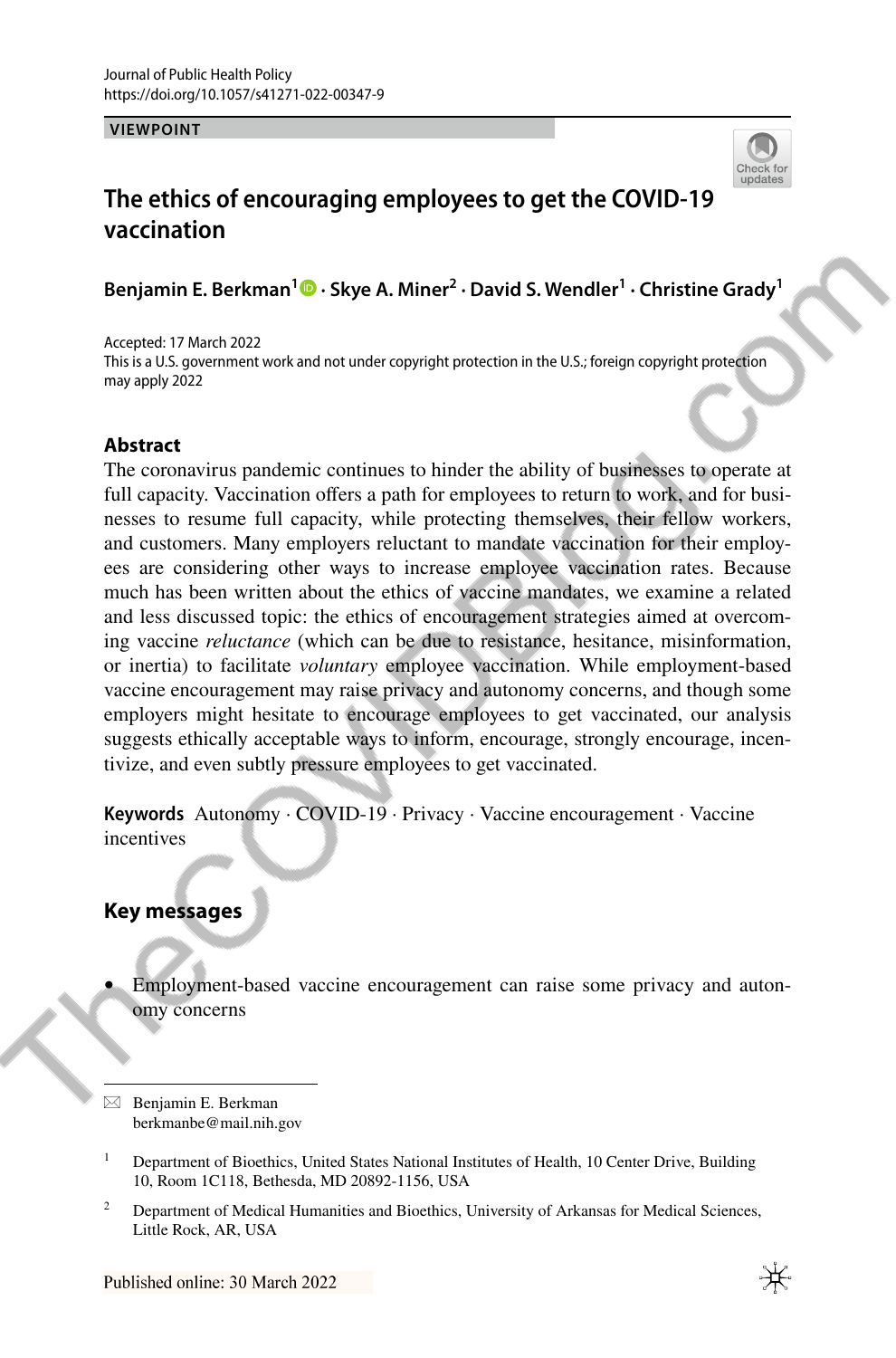- Nevertheless, there are ethically acceptable ways to inform, encourage, incentivize, and even subtly pressure employees to get vaccinated
- Employers should scale encouragement levels to the necessity of having vaccinated employees working in-person

#### **Introduction**

The coronavirus pandemic has hindered the ability of businesses to operate at full capacity because of threats of infection. Given that studies have shown vaccines provide strong protection against COVID-19 at high levels of safety [\[1](#page-7-0)], vaccination has ofered a path for employees to return to work and for businesses to regain full capacity, while protecting themselves, their fellow workers, and customers. Although vaccination rates in the United States (US) initially rose quickly in the frst half of 2021, vaccine uptake eventually slowed later that summer, leaving pockets of the country where vaccination rates remain low [\[2](#page-7-1)]. In the interest of accelerating the resumption of normal operations and increasing productivity, many employers have considered steps to increase the vaccination rates of their employees [[3\]](#page-7-2).

Key agencies like the Centers for Disease Control have issued some practical guidance about how to boost vaccination in the workplace  $[4, 5]$  $[4, 5]$  $[4, 5]$  $[4, 5]$  $[4, 5]$ , and there has been a vigorous debate among bioethicists, policymakers and politicians about the ethics and propriety of institution-wide vaccine mandates [\[6](#page-7-5), [7](#page-7-6)]. Outside of health and university settings, companies have been hesitant to mandate vaccination as a condition of employment [[8\]](#page-7-7). Even after the US Labor Department's Occupational Safety and Health Administration proposed (and then rescinded in January 2022) a vaccine and testing requirement, some companies remain reluctant to mandate vaccination unless forced to do so. This reluctance raises questions about the ethics of encouraging rather than mandating vaccination, a topic that has received considerably less attention. This Viewpoint explores the complex ethical contours of options for encouraging employee vaccination. We focus on strategies aimed at overcoming vaccine *reluctance* (which can be due to resistance, hesitance, misinformation, or inertia) to facilitate *voluntary* employee vaccination. We argue that while such practices may raise some privacy and autonomy concerns, there are ethically acceptable encouragement strategies available to employers.

#### **Degrees of encouragement**

The extremes of the vaccination encouragement spectrum seem relatively straightforward (Fig. [1\)](#page-2-0). At one end, it seems clearly acceptable for employers to distribute information to all employees about the benefts, safety, and availability of vaccines. Communication of this information could occur through emails distributed by leadership and supervisors of specifc units. Given that employers have an interest in the health of their employees and can act as a conduit for reliable information, there are ethical reasons for places of employment to clearly communicate essential facts about the pandemic and vaccination, including evidence-based information about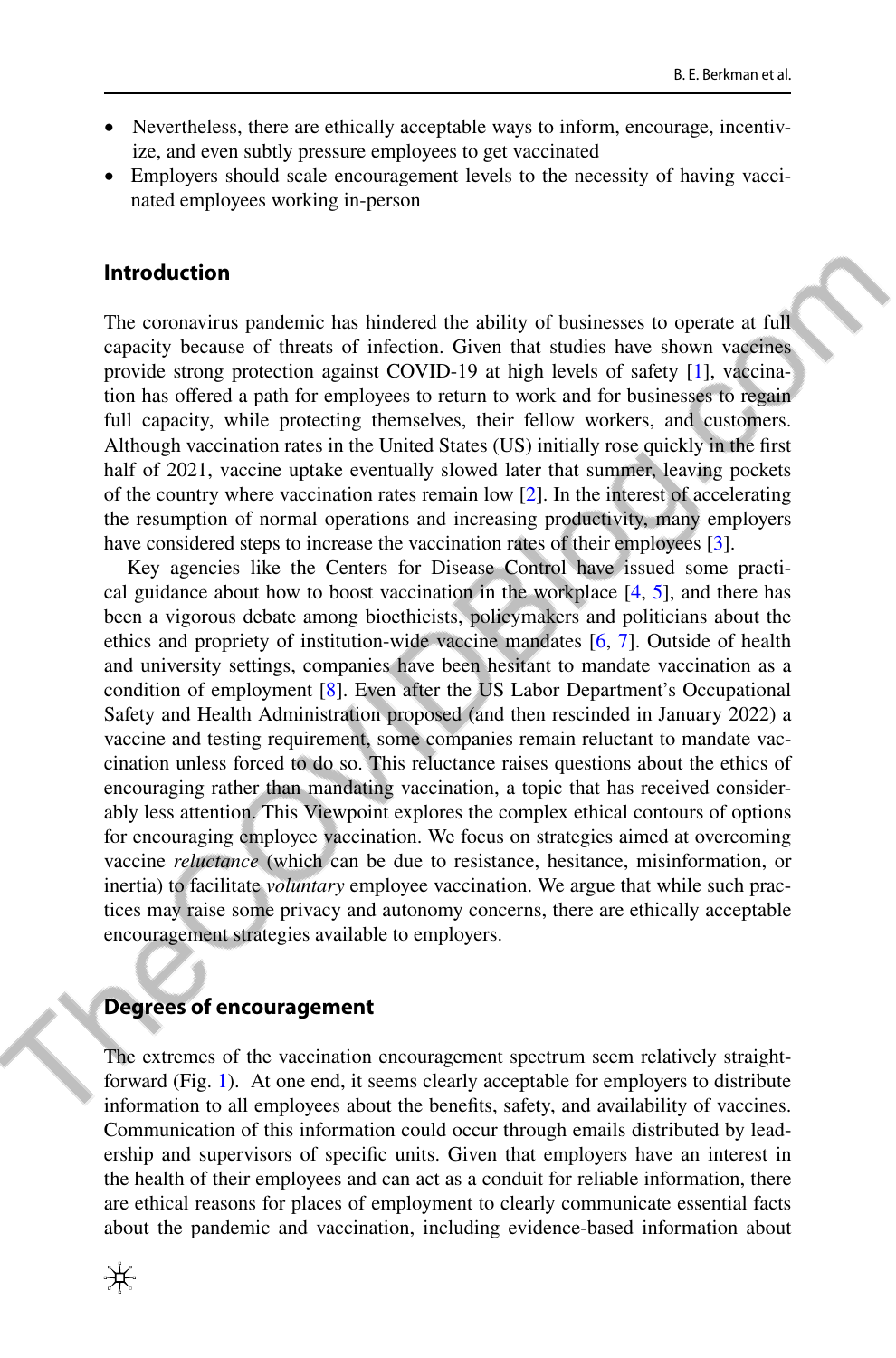

#### A Continuum of Vaccine Encouragement Strategies

<span id="page-2-0"></span>**Fig. 1** A continuum of vaccine encouragement strategies

the individual, familial, workplace, and public health benefts of getting immunologic protection. This practice is ethical because disseminating scientifcally accurate information poses no risk of harm to employees, who may beneft from reliable information. The employer is simply acting as a conduit for information; the employer is not asking the employee to take any action, nor is the employer imposing any negative consequences on any employee. Employers should ensure that the information is reliable, or at least comes from reliable sources. They should avoid promulgating information that is biased or skewed to the beneft of certain groups.

It also seems clearly acceptable for employers to combine this information with explicit, but general, information about the benefts of seeking COVID-19 vaccination, if supported by the strength of the evidence regarding safety and efficacy of existing vaccines. These group communications could address not only the individual benefts of receiving one of the approved vaccines, but also should reiterate employees' responsibilities to help protect others. For example, emails and other forms of communication could describe ways that vaccination can help ensure a safe work environment, help protect the health of co-workers, and reduce the spread of disease in the larger community. These communications can and should emphasize the importance of employees not becoming vectors of transmission and the value of participating in a common efort to protect themselves and their communities. Like general information about vaccination, general messages about the personal and community value of vaccination can be ethically appropriate because employees are free to ignore the information, as they would any other kind of general workplace communication unrelated to their direct duties or responsibilities (such as information about signing up for a voluntary workplace wellness program).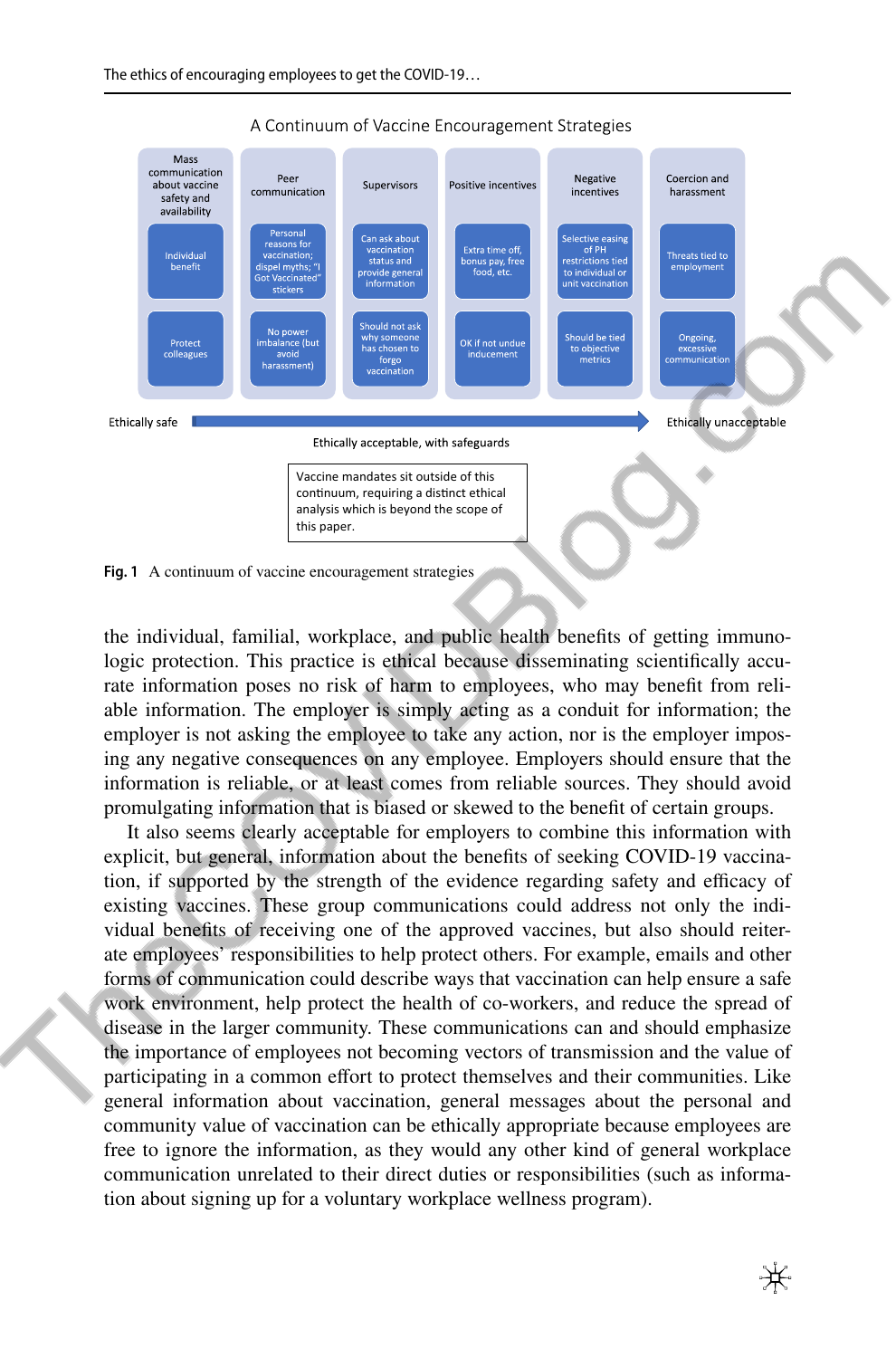On the other end of the spectrum, broad vaccine mandates can be ethically appropriate when applied neutrally, with clear articulation about the consequences of not complying with the policy (for example, reassignment to diferent job area or tasks). In that circumstance, employees have a choice between getting vaccinated or accepting the consequences of a choice to remain unvaccinated. Employers have the right to specify many conditions of employment, particularly relating to creation of a safe work environment (such as prohibition of indoor smoking). Outside the context of a broad institution-wide mandate, it would be unethical for specifc supervisors (or high-level employees without a supervisory role) to coerce or harass individual employees to get vaccinated. Encouragement rises to the level of harassment when it is excessive and ongoing to the point of creating "a work environment that would be intimidating, hostile, or ofensive to reasonable people" [\[9](#page-7-8)]. In the context of supervisor and employee relationships, harassing actions involve a misuse of power imbalances that could create unacceptably hostile working conditions and undermine the voluntary nature of the vaccination.

Between appropriate provision of general information to groups of employees and inappropriate coercion or harassment of individuals, lie a variety of ethically acceptable ways for employers to encourage vaccination at both the individual and group level—with some important limits. At the group level, communications could go beyond general information about the pandemic and vaccine to positively encourage vaccination. Employers could include targeted statistics (such as 75% of the company or unit have been vaccinated) to spur competition or even implicitly embarrass vaccine resistors. Like general mass communication, these more specifc mass communications seem ethically unproblematic, so long as the data do not permit the target audience to easily identify the unvaccinated individuals. If the communication achieves its objective ethically, the possibility of harassment or coercion is low. Any pressure an individual may feel to get vaccinated would result from difuse membership in a group rather than a fear about consequences targeted to a particular person.

Group-level communication about the benefts of vaccination for individuals and the public is important, but it may be less efective than individual-level communication. Engaging trusted peers in more targeted efforts may be an effective way to communicate with vaccine-hesitant or misinformed portions of the workforce. This can take the form of ad hoc information and encouragement between peers, or a more formal effort where knowledgeable peers actively reach out to the wider workforce, specifc groups, or particular unvaccinated individuals. In any of these forms, peers can help to dispel myths about vaccination and share their reasons for getting vaccinated.

Generally, peers engaging specifc employees does not trigger concerns about employment-related harms because peers do not have supervisory authority over similarly situated colleagues. Conversations among peers about vaccination status are appropriate so long as these conversations do not become so intensive as to constitute harassment. Employers should not offer peers incentives for successfully convincing colleagues to get vaccinated; any kind of reward may create conditions for harassment of others.

There can be social consequences associated with peer communication about vaccination, such as stigma and ostracization of those not vaccinated. Individuals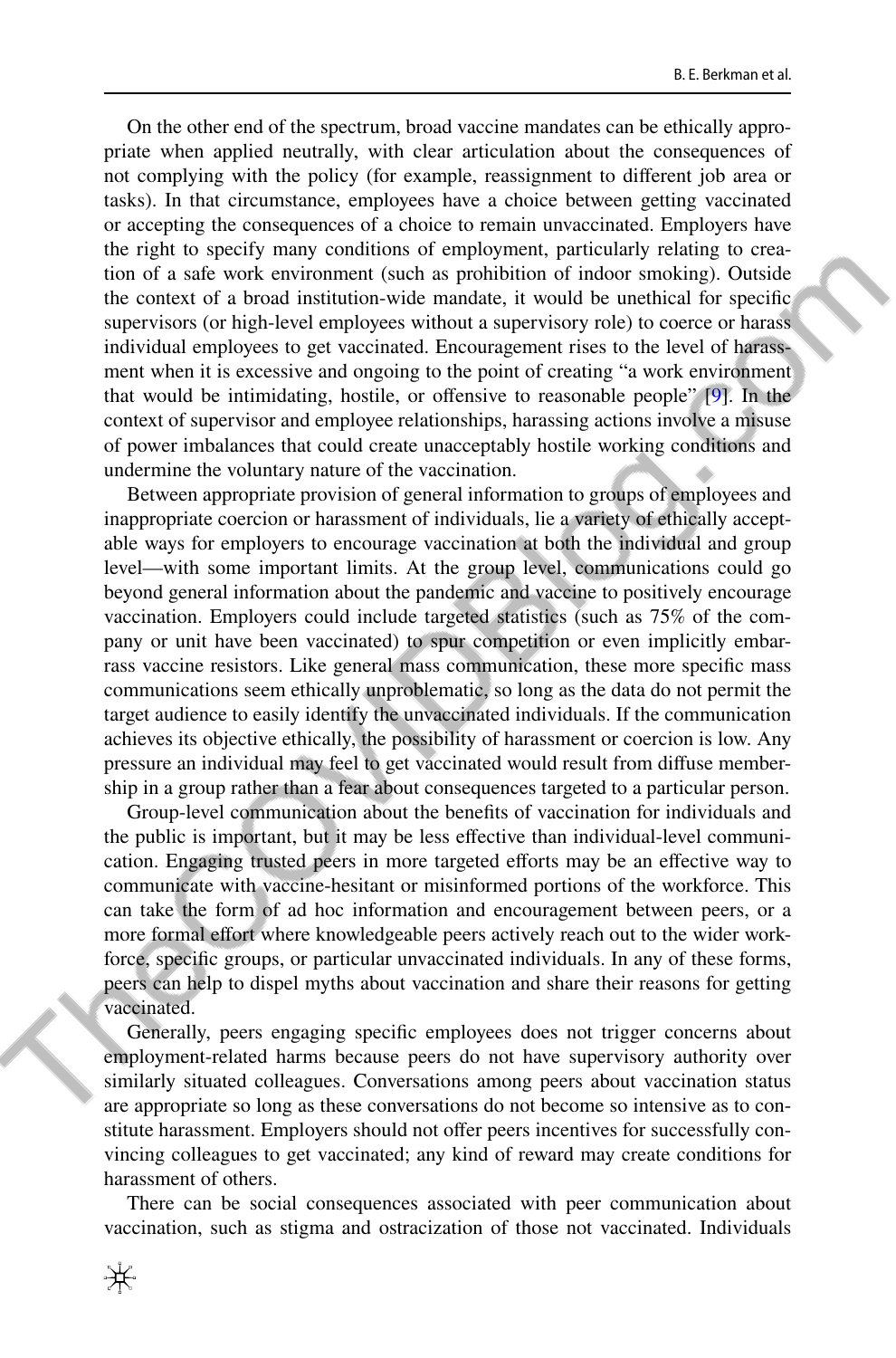who choose to make the workplace less safe for others through their vaccine refusal should be able to foresee the possibility of this kind of social consequence, independent of peer engagement about the benefts of vaccination. Peers may communicate the reasons why they chose vaccination and their desire to work with individuals who are vaccinated based on their expectation for a safe work environment and to avoid responsibilities falling disproportionately on vaccinated employees who can safely return in-person. These points help employees clarify the benefts of vaccination to those who are vaccine-hesitant.

Supervisors may communicate with their supervisees about the general importance of vaccination at the individual or group level. Unless the employer has adopted an institution-wide vaccine mandate, to avoid even the impression of coercion any supervisors (or higher-level employees without a supervisory role) engaging in conversations about vaccination should make explicit that vaccination status will not affect employment status (including raises, promotions) or existing benefits (such as restricting paid leave). Supervisors may legitimately need to ask about individual vaccination status (and legitimate exemptions) to provide important information about vaccine rates in a particular unit. Certain questions, such as asking why someone is not vaccinated (or the reason for their exemption), may infringe on privacy as an employee may feel forced to disclose a medical condition or a particular religious belief. Thus, supervisors should not engage in follow-up discussions that may make an individual feel pressured to disclose personal information. This does not mean, however, that supervisors must immediately cut off a conversation after being told that an employee has not been vaccinated. If the employee is clearly amenable (if the person asks questions or requests assistance), the supervisor may ethically offer to provide information, answer questions or concerns, provide referrals to health care providers, and even facilitate arrangements for vaccination.

Some employees might worry that, despite explicit statements to the contrary, supervisors may use information learned about an employee's vaccination status to make decisions about work assignments, raises, and promotions. Workplaces should have explicit policies to prohibit discriminatory employment decisions, but this does not preclude employers from making legitimate evidence-based policies about where to assign unvaccinated workers to minimize specifc health risks. For example, employers could appropriately restrict unvaccinated health care personnel from working with high-risk patients. While worry about unjustifed discrimination based on vaccination status is understandable, mere hypothetical concern about this possibility is not sufficient to warrant complete restriction of vaccine conversations between supervisors and employees.

Beyond encouragement based on sound information, strategies involving negative and positive incentives raise ethical concerns. There have been proposals to ofer cash payment for vaccination [\[10](#page-7-9)]. Businesses could offer other incentives, including extra paid time off, free meals, spa services, or product discounts. Employers can structure such incentives to reward individuals directly or aim them at groups of employees to recognize their collective attainment of specifc vaccination goals (for example, 75% of vaccination within a unit). They can be structured prospectively (applicable to future vaccinations only) or universally (available to people already vaccinated also). The latter is fairer and avoids a bad precedent: offering incentives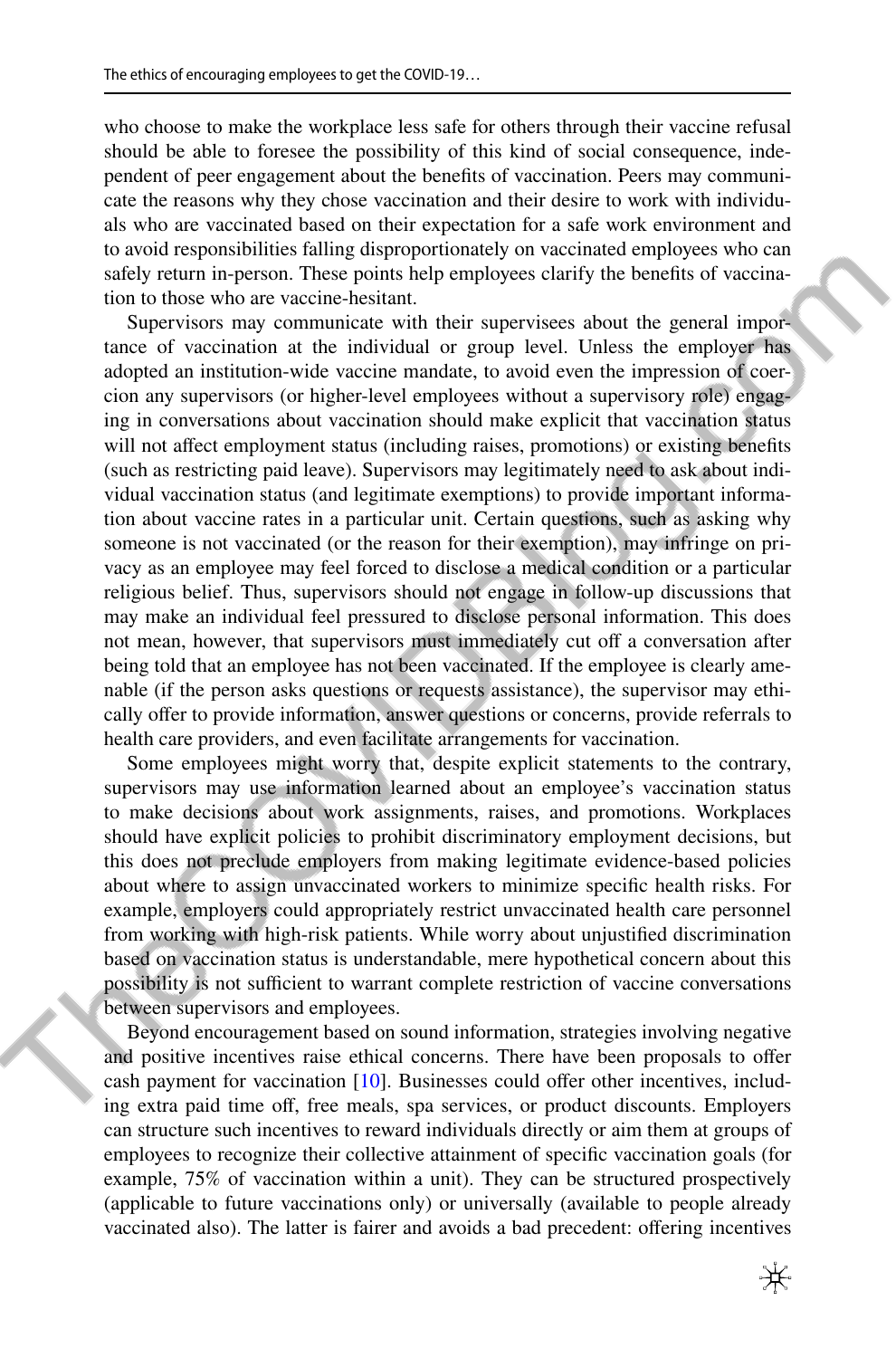only to people who have delayed vaccination could establish a norm of employees avoiding taking steps to advance workplace and public health unless and until offered incentives to do so [\[11](#page-7-10)].

Though there have been arguments made for  $[12]$  $[12]$  and against  $[13]$  $[13]$  the ethical acceptability of incentives, we view modest incentives as acceptable, unless they constitute an undue inducement. We stress that incentives resulting in individuals taking steps they would not otherwise have taken (deciding to get vaccinated) does not make them 'undue.' An incentive constitutes an undue inducement only when it "triggers irrational decision-making given the agent's own settled (and reasonable) values and aims" [\[14](#page-7-13)]. That is, is the incentive so attractive that it interferes with individuals' abilities to make reasoned assessments of the risks and benefts associated with the activity? While there is no consensus about the amount of money or in-kind beneft that might have this efect, participation in clinical trials may commonly ofer compensation in the thousands of dollars. In that situation, risks and, hence, concern over the potential for undue inducement are greater. In contrast, the COVID vaccines approved for emergency use in the United States have been demonstrated to be highly efficacious and exceedingly safe, based on hundreds of millions of doses administered. Thus, it is extremely unlikely that commonly proposed incentives in the \$100–200 range [\[15](#page-7-14)] would raise concern about individuals making decisions that are contrary to their interests.

Some employers are also exploring the idea of selectively easing public health restrictions, tied to individual vaccination status, or vaccination rates in units [[3\]](#page-7-2). For example, an institution might allow certain sets of vaccinated employees back into the office or might allow a unit to utilize more relaxed masking practices. Though this strategy can be framed as a kind of positive incentive to get vaccinated, it might be understood as a form of implicit pressure on unvaccinated employees, many of whom may see selective loosening of restrictions as negatively impacting them. On an individual level, those who decide not to get vaccinated might feel disadvantaged in relation to their vaccinated peers. This could be particularly acute in a competitive work environment, where productivity and opportunities for advancement are unavoidably enhanced by working on site (for example, for lab-based biomedical researchers, teachers). When a policy is tied to group vaccination metrics, unvaccinated employees may feel implicit (or explicit) pressure from peers or supervisors to help the group meet its return-to-work goals. For example, in March 2021, Major League Baseball adopted a policy allowing for more small group activities and reduced mask usage, but only after vaccination of at least 85% of the on-feld players and staff  $[16]$  $[16]$ . Despite worries about a perception of unfairness, we argue that the selective easing of public health restrictions is ethically appropriate when done transparently and tied to objective public health guidance. Employees who choose not to get vaccinated should not slow down the gradual normalization of the work environment as the pandemic slowly subsides.

₩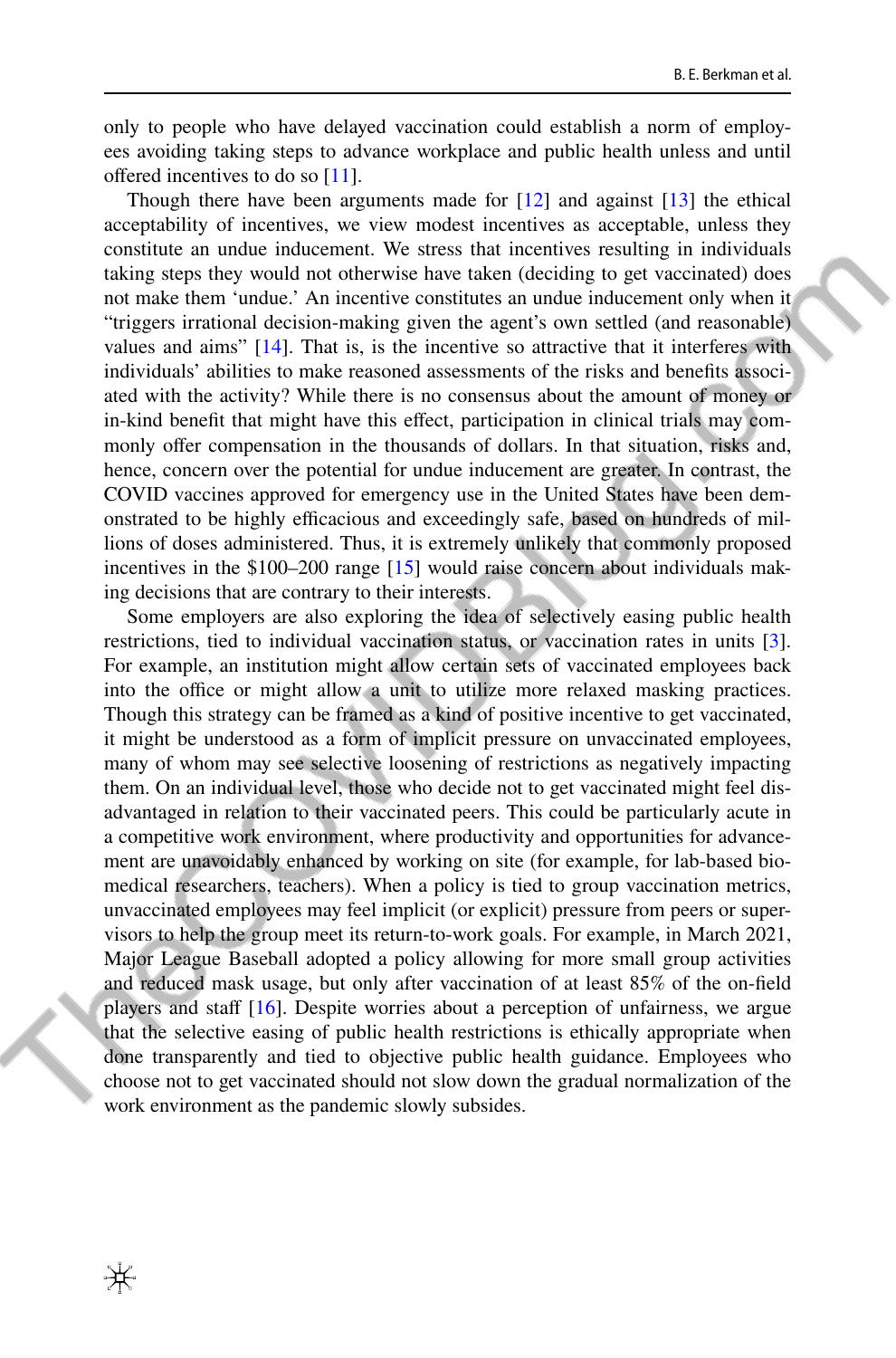### **Conclusions**

While some employers might understandably feel hesitant to pressure employees to get vaccinated, our analysis suggests that it is often ethically acceptable to inform, encourage, strongly encourage, incentivize, and subtly pressure unvaccinated people to beneft them, the organization, and other employees. Of course, employers must allow employees to resist encouragement strategies; that is, employees should recognize they may say 'no' without important negative consequences. While most strategies discussed above seem relatively unproblematic, the line between resistible pressure and inappropriate harassment or coercion can cause confusion.

Rather than precisely defne that line, we think a better approach is to scale encouragement levels to the necessity of having vaccinated employees working in-person. We believe employers can appropriately justify stronger encouragement strategies in a business that requires its employees to work in an environment with other employees present, or with members of the public. Promoting the safety of atrisk co-workers and the broader community is paramount and can support increasing targeted individual encouragement for employees who regularly come into contact with others. There are likely to be cases where unvaccinated employees must be reassigned to diferent tasks if their refusal to get vaccinated foreseeably endangers colleagues or customers. Conversely, when employees can efficiently complete their work remotely–at home or otherwise in isolation from others–employers may encourage them to get vaccinated for their own sake and the sake of their families and communities. Because vaccination of these employees will have less impact on the workplace, stronger encouragement measures by their employer are not warranted.

It is important to distinguish legal requirements from ethical considerations; given extensive employment regulations, vaccine encouragement might be an issue where law and ethics do not align. Particularly when legal precedents are not clear, companies may choose to focus on minimizing legal risks. While this is understandable, we believe employers should resist that instinct because ethically defensible vaccine encouragement strategies are available. Using them may help improve individual welfare, public health, and economic recovery from this unprecedented pandemic.

**Acknowledgements** The views herein are the authors' and do not represent the views or policies of the Department of Health and Human Services or the National Institutes of Health.

**Funding** This work was supported by the National Institutes of Health Clinical Center and the Intramural Research Program of the National Human Genome Research Institute.

#### **Declarations**

**Confict of interest** On behalf of all authors, the corresponding author states that there is no confict of interest.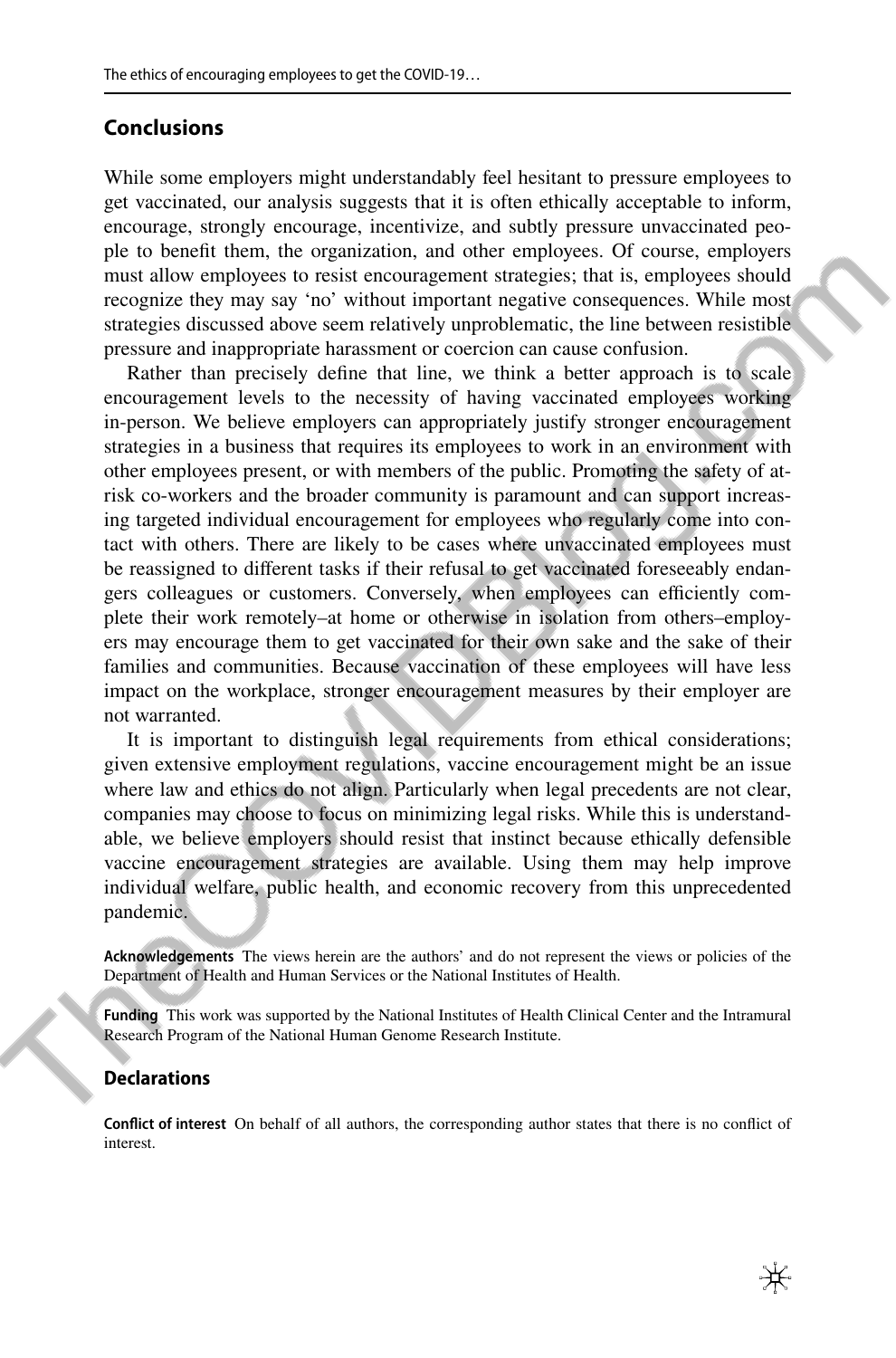#### **References**

- <span id="page-7-0"></span>1. Menni C, Klaser K, May A, Polidori L, Capdevila J, Louca P, Sudre CH, Nguyen LH, Drew DA, Merino J, Hu C. Vaccine side-efects and SARS-CoV-2 infection after vaccination in users of the COVID Symptom Study appin the UK: a prospective observational study. Lancet Infect Dis. 2021. [https://doi.org/10.](https://doi.org/10.2139/ssrn.3830769) [2139/ssrn.3830769](https://doi.org/10.2139/ssrn.3830769).
- <span id="page-7-1"></span>2. Ivory D, Smith M, Lee J.C., Walker A.S., Gamio L, Holder J, Lu D, Watkins D, Hassan A, Allen J, Lemonides A, Bao B, Brown E, Burr A, Cahalan S, Craig M, De Jesus Y, Dupre B, Guggenheim B, Harvey B, Higgins L, Lim A, Matthews A.L., Moffat-Mowatt J, Pope L, Queen C.S., Rodriguez N, Ruderman J, Saldanha A, Thorp B, White K, Wong BG, Yoon J. See how vaccinations are going in your county and state. New York Times [Internet]. 2022 February 25 [cited 2022 February 25]; Interactive. [https://](https://www.nytimes.com/interactive/2020/us/covid-19-vaccine-doses.html) [www.nytimes.com/interactive/2020/us/covid-19-vaccine-doses.html](https://www.nytimes.com/interactive/2020/us/covid-19-vaccine-doses.html)
- <span id="page-7-2"></span>3. Mendez R. Most U.S. companies will require proof of Covid vaccination from employees, survey fnds [Internet]. CNBC; 2021 April 29 [cited 2021 May 26]. [https://www.cnbc.com/2021/04/29/most-us](https://www.cnbc.com/2021/04/29/most-us-companies-will-require-proof-of-covid-vaccination-from-employees-survey.html?campaign_id=154&emc=edit_cb_20210430&instance_id=30075&nl=coronavirus-briefing®i_id=81555328&segment_id=56986&te=1&user_id=f3f79d5d0bbf165ef86ec157fb530842)[companies-will-require-proof-of-covid-vaccination-from-employees-survey.html?campaign\\_id=154&](https://www.cnbc.com/2021/04/29/most-us-companies-will-require-proof-of-covid-vaccination-from-employees-survey.html?campaign_id=154&emc=edit_cb_20210430&instance_id=30075&nl=coronavirus-briefing®i_id=81555328&segment_id=56986&te=1&user_id=f3f79d5d0bbf165ef86ec157fb530842) [emc=edit\\_cb\\_20210430&instance\\_id=30075&nl=coronavirus-briefing&regi\\_id=81555328&segme](https://www.cnbc.com/2021/04/29/most-us-companies-will-require-proof-of-covid-vaccination-from-employees-survey.html?campaign_id=154&emc=edit_cb_20210430&instance_id=30075&nl=coronavirus-briefing®i_id=81555328&segment_id=56986&te=1&user_id=f3f79d5d0bbf165ef86ec157fb530842) [nt\\_id=56986&te=1&user\\_id=f3f79d5d0bbf165ef86ec157fb530842](https://www.cnbc.com/2021/04/29/most-us-companies-will-require-proof-of-covid-vaccination-from-employees-survey.html?campaign_id=154&emc=edit_cb_20210430&instance_id=30075&nl=coronavirus-briefing®i_id=81555328&segment_id=56986&te=1&user_id=f3f79d5d0bbf165ef86ec157fb530842)
- <span id="page-7-3"></span>4. CDC (Centers for Disease Control and Prevention). Essential Workers COVID-19 Vaccine Toolkit [Internet]. CDC; 2021 May 20 [cited 2021 May 26]. [https://www.cdc.gov/coronavirus/2019-ncov/vaccines/](https://www.cdc.gov/coronavirus/2019-ncov/vaccines/toolkits/essential-workers.html) [toolkits/essential-workers.html](https://www.cdc.gov/coronavirus/2019-ncov/vaccines/toolkits/essential-workers.html)
- <span id="page-7-4"></span>5. CDC (Centers for Disease Control and Prevention). Workplace Vaccination Program [Internet]. CDC; 2021 Nov. 4 [cited 2022 Feb. 25]. [https://www.cdc.gov/coronavirus/2019-ncov/vaccines/recommenda](https://www.cdc.gov/coronavirus/2019-ncov/vaccines/recommendations/essentialworker/workplace-vaccination-program.html) [tions/essentialworker/workplace-vaccination-program.html](https://www.cdc.gov/coronavirus/2019-ncov/vaccines/recommendations/essentialworker/workplace-vaccination-program.html)
- <span id="page-7-5"></span>6. Reiss D.R., Cohen I.G., Shachar C. 'Authorization' status is a red herring when it comes to mandating Covid-19 vaccination [Internet]. STAT News; 2021 April 5 [cited 2021 May 26]. [https://www.statnews.](https://www.statnews.com/2021/04/05/authorization-status-covid-19-vaccine-red-herring-mandating-vaccination) [com/2021/04/05/authorization-status-covid-19-vaccine-red-herring-mandating-vaccination](https://www.statnews.com/2021/04/05/authorization-status-covid-19-vaccine-red-herring-mandating-vaccination)
- <span id="page-7-6"></span>7. Lynch H.F., Persad G. Yes, it's legal for businesses and schools to require you to get a coronavirus vaccine. Washington Post [Internet]. 2021 May 4 [cited 2021 May 26]; Outlook. [https://www.washingtonpost.](https://www.washingtonpost.com/outlook/2021/05/04/vaccine-mandate-legal-schools-businesses) [com/outlook/2021/05/04/vaccine-mandate-legal-schools-businesses](https://www.washingtonpost.com/outlook/2021/05/04/vaccine-mandate-legal-schools-businesses)
- <span id="page-7-7"></span>8. Friedman G, Hirsch L. Health Advocate or Big Brother? Companies Weigh Requiring Vaccines. New York Times [Internet]. 2021 May 7 [cited 2021 May 26]; Business. [https://www.nytimes.com/2021/05/](https://www.nytimes.com/2021/05/07/business/companies-employees-vaccine-requirements.html) [07/business/companies-employees-vaccine-requirements.html](https://www.nytimes.com/2021/05/07/business/companies-employees-vaccine-requirements.html)
- <span id="page-7-8"></span>9. EEOC (U.S. Equal Employment Opportunity Commission). Harassment [Internet]. EEOC; [cited 2021 May 26].<https://www.eeoc.gov/harassment>
- <span id="page-7-9"></span>10. Reuters Staf. Amazon starts on-site COVID-19 vaccination for U.S. employees [Internet]. Reuters; 2021 March 25 [cited 2021 May 26]. [https://www.reuters.com/article/us-health-coronavirus-amazon](https://www.reuters.com/article/us-health-coronavirus-amazon-com-vaccine/amazon-starts-on-site-covid-19-vaccination-for-u-s-employees-idUSKBN2BH317)[com-vaccine/amazon-starts-on-site-covid-19-vaccination-for-u-s-employees-idUSKBN2BH317](https://www.reuters.com/article/us-health-coronavirus-amazon-com-vaccine/amazon-starts-on-site-covid-19-vaccination-for-u-s-employees-idUSKBN2BH317)
- <span id="page-7-10"></span>11. Largent EA, Miller FG. Problems with paying people to be vaccinated against COVID-19. JAMA. 2021;325(6):534–5.
- <span id="page-7-11"></span>12. Savulescu J. Good reasons to vaccinate: mandatory or payment for risk? J Med Ethics. 2021;47(2):78–85.
- <span id="page-7-12"></span>13. Rutschman AS, Wiemken TL. The case against monetary behavioral incentives in the context of COVID-19 vaccination. Harv Public Health Rev. 2021; 27.
- <span id="page-7-13"></span>14. Wertheimer A, Miller FG. Payment for research participation: a coercive ofer? J Med Ethics. 2008;34(5):389–92.
- <span id="page-7-14"></span>15. Vavreck L. \$100 as Incentive to Get a Shot? Experiment Suggests It Can Pay Of. New York Times [Internet]. 2021 May 4 [cited 2021 May 10]; TheUpshot. [https://www.nytimes.com/2021/05/04/upshot/](https://www.nytimes.com/2021/05/04/upshot/vaccine-incentive-experiment.html?referringSource=articleShare) [vaccine-incentive-experiment.html?referringSource=articleShare](https://www.nytimes.com/2021/05/04/upshot/vaccine-incentive-experiment.html?referringSource=articleShare)
- <span id="page-7-15"></span>16. Blum R. MLB to relax virus protocols when 85% on feld vaccinated [Internet]. ABC News; 2021 March 29 [cited 2021 May 26]. [https://abcnews.go.com/Sports/wireStory/mlb-relax-virus-protocols-85](https://abcnews.go.com/Sports/wireStory/mlb-relax-virus-protocols-85-field-vaccinated-76753731) [feld-vaccinated-76753731](https://abcnews.go.com/Sports/wireStory/mlb-relax-virus-protocols-85-field-vaccinated-76753731)

**Publisher's Note** Springer Nature remains neutral with regard to jurisdictional claims in published maps and institutional affiliations.